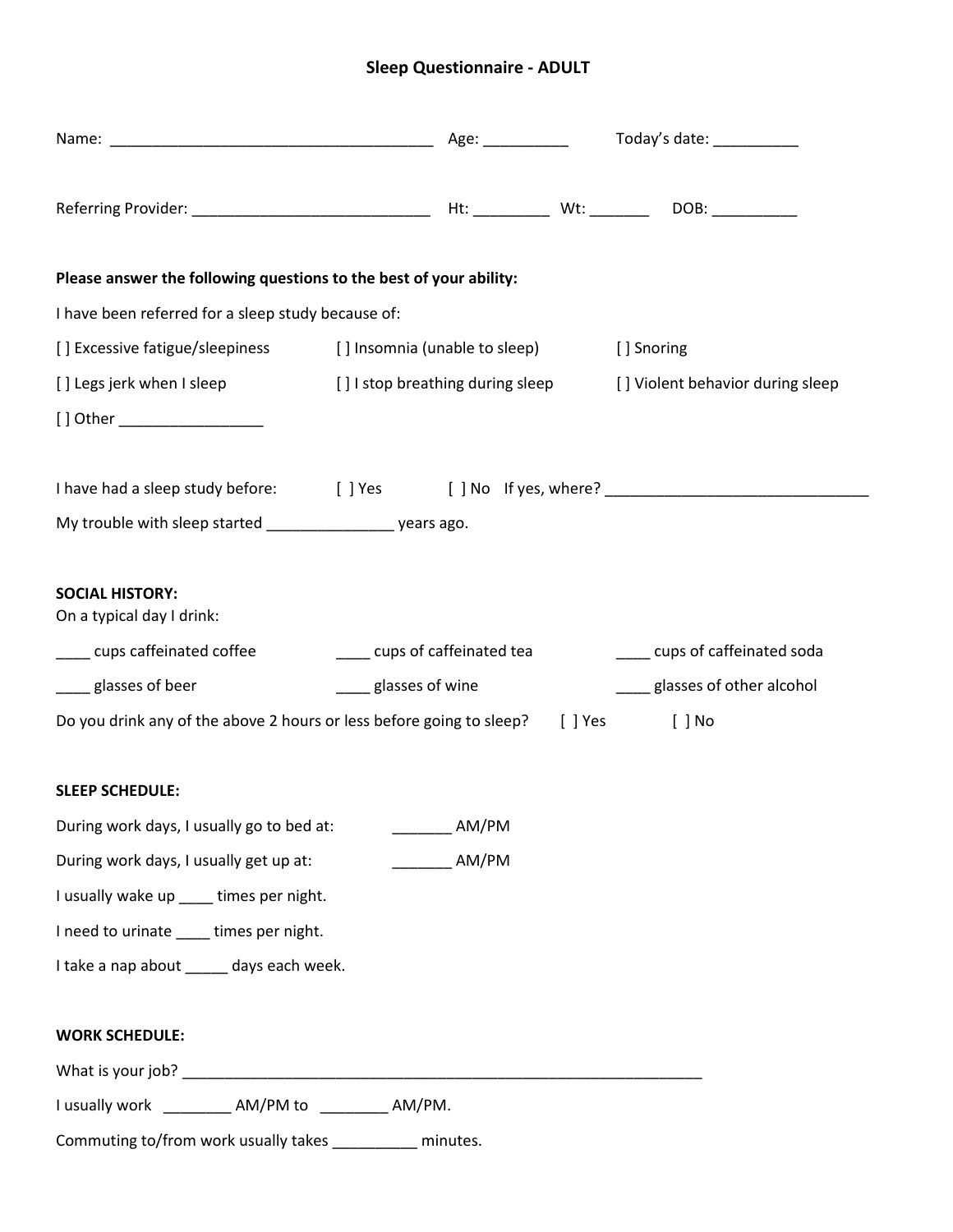## **WHAT MY SLEEP IS LIKE:**

Place a check mark beside any of the statements that are true for you.

- [ ] I have been told I snore loudly.
- [ ] I have been told I stop breathing in my sleep.
- [ ] I am very restless sleeper.
- [ ] I have injured myself or my bed partner during sleep.
- [ ] I have a creeping, crawling or painful sensation in my legs when I lie down to sleep.
- [ ] I have been told I grind my teeth in my sleep.
- [ ] I often have frightening dreams.
- [] I have woken from sleep feeling anxious, tense, or unhappy.
- [ ] I have trouble falling asleep at night.
- [ ] I often take sleeping pills in order to sleep.
- [ ] When I wake at night, I have trouble falling back to sleep.
- [ ] When I wake at night, I watch the clock.
- [ ] I watch TV in bed.
- [ ] I use a computer or other electronic device in bed.
- [ ] I don't feel sleepy at bedtime, stay up, and as a result get too little sleep.
- [] I have had dream-like images when waking or falling asleep.
- [] I have had the sensation of sudden weakness while awake.
- [ ] I sometimes feel paralyzed when waking or falling to sleep.
- [ ] Pain wakes me from sleep. Pain is located in the \_\_\_\_\_\_\_\_\_\_\_\_\_\_\_\_\_\_\_\_\_\_\_\_\_\_.
- [ ] I have been depressed recently or in the past.
- [] Other family members have been diagnosed with sleep apnea.
- [ ] I am so sleepy that sometimes my work is affected.
- [ ] I often "fight" sleep while driving, especially on long trips.
- [ ] I have had a car accident/near miss as a result of dozing at the wheel.
- [ ] I have "come to" or become alert doing things without being aware.
- [ ] When I get a good night's sleep, I feel better the next day.

OTHER COMMENTS REGARDING YOUR SLEEP THAT WE SHOULD BE AWARE OF:

\_\_\_\_\_\_\_\_\_\_\_\_\_\_\_\_\_\_\_\_\_\_\_\_\_\_\_\_\_\_\_\_\_\_\_\_\_\_\_\_\_\_\_\_\_\_\_\_\_\_\_\_\_\_\_\_\_\_\_\_\_\_\_\_\_\_\_\_\_\_\_\_\_\_\_\_\_\_\_\_\_\_\_\_\_\_\_\_\_\_\_\_\_\_\_\_\_\_ \_\_\_\_\_\_\_\_\_\_\_\_\_\_\_\_\_\_\_\_\_\_\_\_\_\_\_\_\_\_\_\_\_\_\_\_\_\_\_\_\_\_\_\_\_\_\_\_\_\_\_\_\_\_\_\_\_\_\_\_\_\_\_\_\_\_\_\_\_\_\_\_\_\_\_\_\_\_\_\_\_\_\_\_\_\_\_\_\_\_\_\_\_\_\_\_\_\_ \_\_\_\_\_\_\_\_\_\_\_\_\_\_\_\_\_\_\_\_\_\_\_\_\_\_\_\_\_\_\_\_\_\_\_\_\_\_\_\_\_\_\_\_\_\_\_\_\_\_\_\_\_\_\_\_\_\_\_\_\_\_\_\_\_\_\_\_\_\_\_\_\_\_\_\_\_\_\_\_\_\_\_\_\_\_\_\_\_\_\_\_\_\_\_\_\_\_